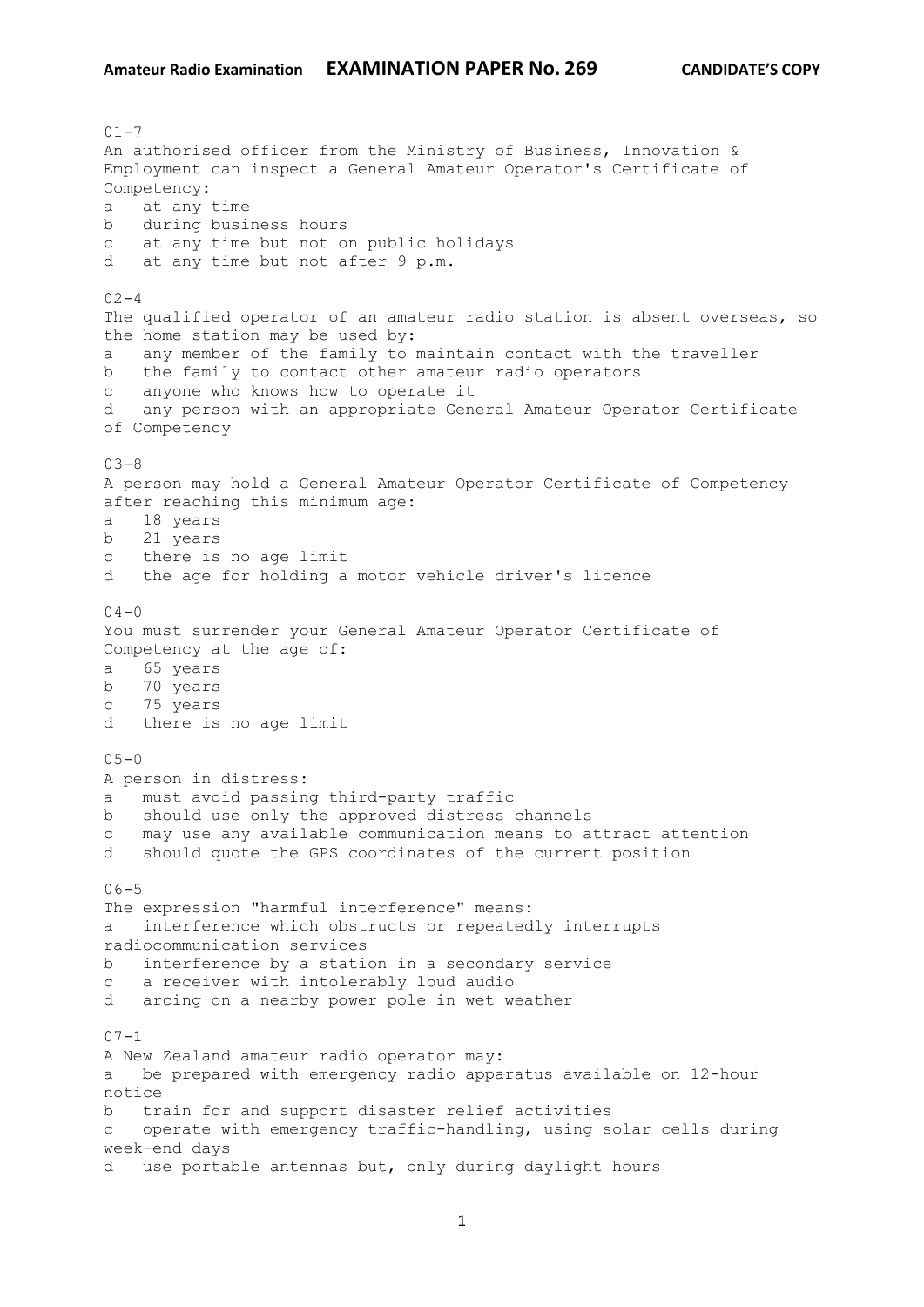08-9 The published New Zealand amateur bandplans: a should be adhered to in the interests of all band occupants b regularly change with daylight saving c are to limit the operating frequencies of high-power stations d are determined by the MBIE  $09 - 6$ The New Zealand amateur radio bandplans are: a obligatory for all amateur radio operators b only for testing and development purposes c indicators of where distant stations can be worked d recommended, all amateur radio operators should observe them  $10 - 0$ An element which acts somewhere between being an insulator and a conductor is called a: a P-type conductor b N-type conductor c intrinsic conductor d semiconductor  $11 - 9$ The name for the flow of electrons in an electric circuit is: a voltage b current c resistance d capacitance  $12 - 4$ The watt is the unit of: a magnetic flux b electromagnetic field strength c breakdown voltage d power  $13 - 5$ A current of 2 ampere flows through a 16 ohm resistance. The applied voltage is: a 8 volt b 32 volt c 14 volt d 18 volt  $14 - 7$ The ohm is the unit of: a supply voltage b electrical resistance c electrical pressure d current flow  $15 - 3$ One way to operate a 3 volt bulb from a 9 volt supply is to connect it in: a series with a resistor b series with the supply c parallel with the supply d parallel with a resistor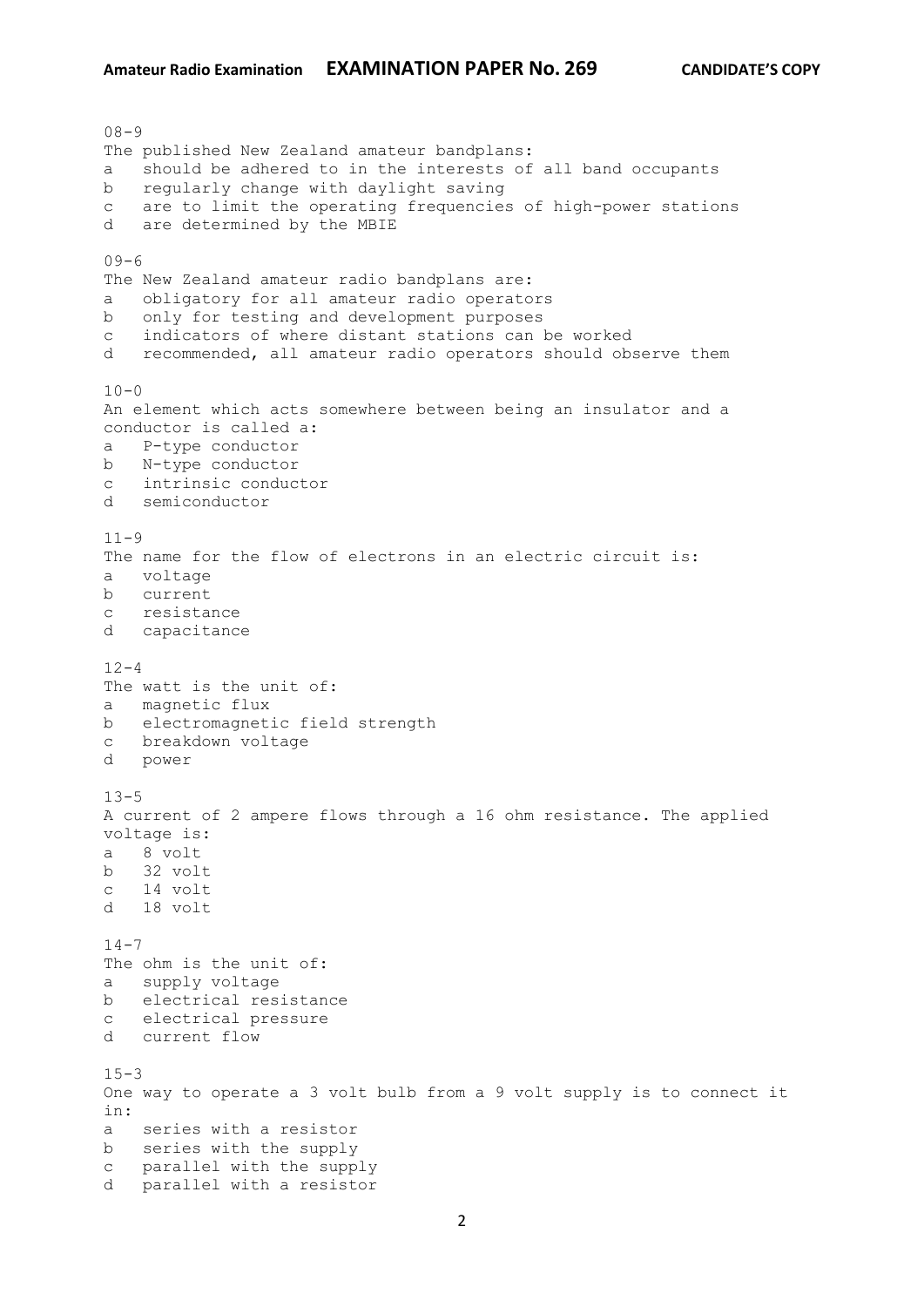$16 - 1$ The total resistance of several resistors connected in series is: a greater than the resistance of any one resistor b less than the resistance of any one resistor c equal to the highest resistance present d equal to the lowest resistance present  $17 - 2$ The smallest resistance that can be made with five 1 kilohm resistors is: a 50 ohm by arranging them in series b 50 ohm by arranging them in parallel c 200 ohm by arranging them in series d 200 ohm by arranging them in parallel  $18 - 1$ The DC input power of a transmitter operating at 12 volt and drawing 500 milliamp would be: a 6 watt b 12 watt c 20 watt d 500 watt  $19-9$ The voltage applied to two resistors in series is doubled. The total power dissipated will: a decrease to half b double c not change d increase by four times  $20 - 9$ A sinewave alternating current of 10 ampere peak has an rms value of: a 5 amp b 14.14 amp c 7.07 amp d 20 amp  $21 - 0$ The total capacitance of two or more capacitors in series is: a always greater than that of the largest capacitor b always less than that of the smallest capacitor c found by adding each of the capacitances together d found by adding the capacitances together and dividing by their total number  $22 - 4$ A transformer with 500 turns on the primary winding and 50 turns on the secondary winding has its primary winding connected to 230 volt AC mains. The voltage across the secondary is: a 23 volt b 10 volt c 110 volt d 2300 volt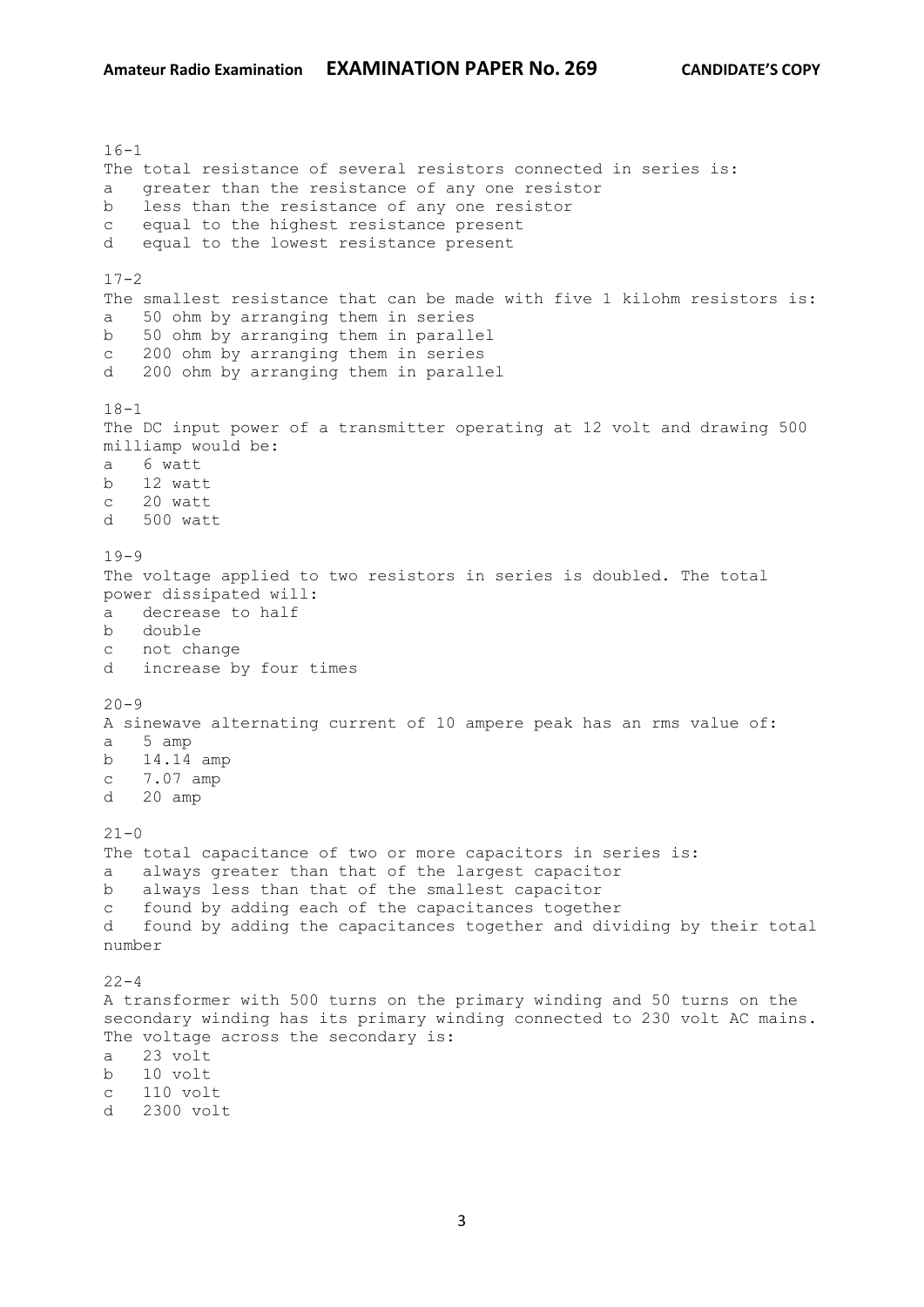$23 - 4$ An earth wire should be connected to the metal chassis of a mainsoperated power supply, to ensure that if a fault develops, the chassis: a does not develop a high voltage with respect to the phase lead b does not develop a high voltage with respect to earth c becomes a conductor to bleed away static charge d provides a path to ground in case of lightning strikes  $24 - 7$ One important application for diodes is recovering information from transmitted signals. This is referred to as: a biasing b rejuvenation c ionisation d demodulation  $25 - 5$ The two basic types of bipolar transistors are: a p-channel and n-channel types b diode and triode types c varicap and zener types d NPN and PNP types  $26 - 7$ The electrode that is usually a cylinder of wire mesh in a thermionic valve is the: a filament (heater) b grid c cathode d anode  $27 - 3$ The following meter could be used to measure the power supply current drawn by a small hand-held transistorised receiver: a a power meter b an RF ammeter c an electrostatic voltmeter d a DC ammeter  $28 - 3$ A transmitter power amplifier has a gain of 20 dB. The ratio of the output power to the input power is: a 10 b 20 c 100  $d \neq 40$  $29 - 4$ In an HF station, the "linear amplifier" is: a an amplifier to remove distortion in signals from the transceiver b an amplifier with all components arranged in-line c a push-pull amplifier to cancel second harmonic distortion d an optional amplifier to be switched in when higher power is required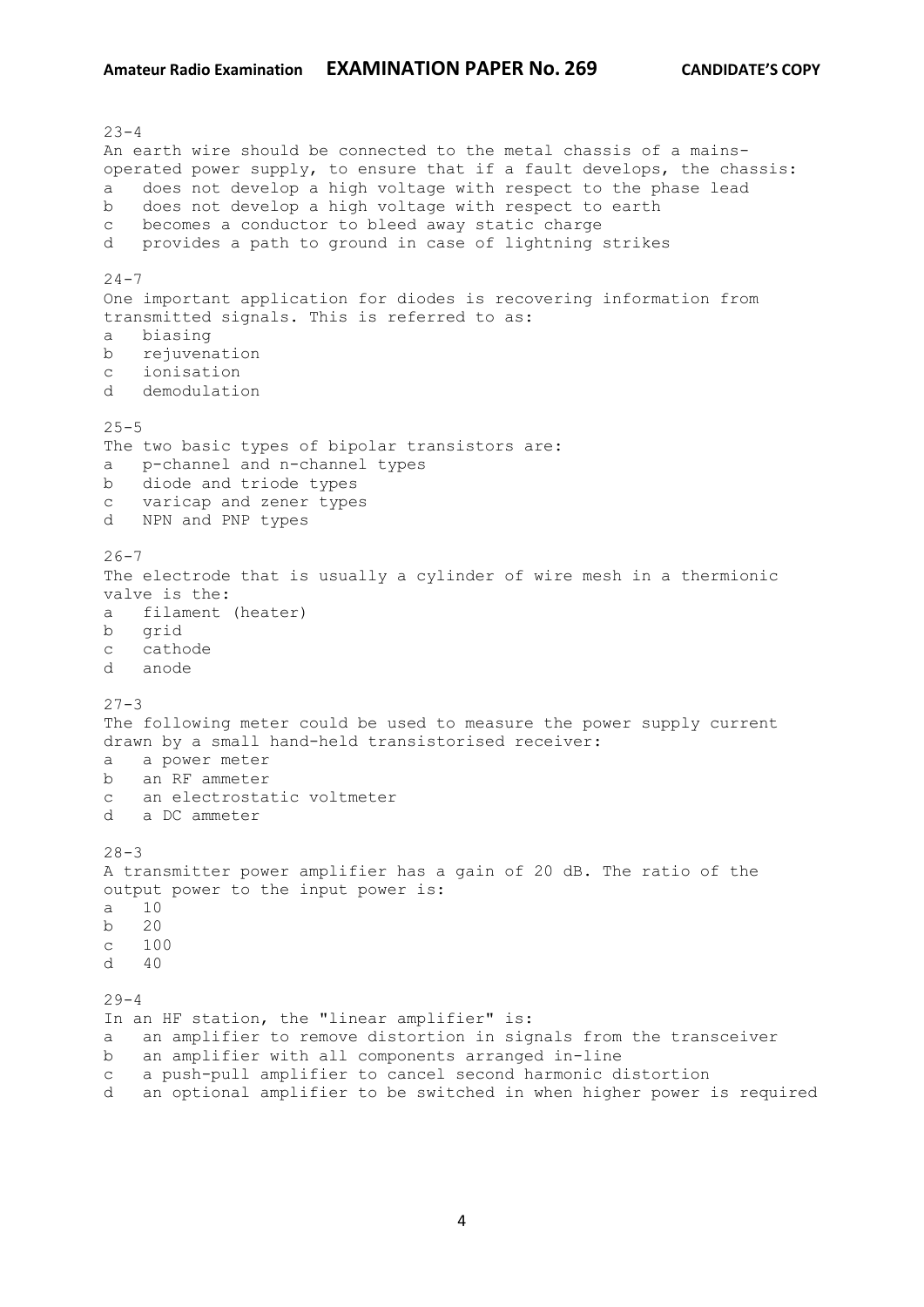$30 - 9$ In a frequency modulation receiver, this connects to the audio frequency amplifier output: a the intermediate frequency amplifier b the speaker and/or headphones c the frequency discriminator d the limiter  $31 - 5$ In a single sideband and CW receiver, this is located between the filter and product detector: a the intermediate frequency amplifier b the audio frequency amplifier c the beat frequency oscillator d the radio frequency amplifier  $32 - 6$ A receiver with high selectivity has a: a wide bandwidth b wide tuning range c narrow tuning range d narrow bandwidth 33-8 The abbreviation AGC means: a attenuating gain capacitor b anode-grid capacitor c amplified grid conductance d automatic gain control  $34 - 2$ An audio amplifier is necessary in a receiver because: a the carrier frequency must be replaced b the signal requires demodulation c RF signals are not heard by the human ear d signals leaving the detector are weak  $35 - 7$ The BFO is off-set slightly (500 - 1500 Hz) from the incoming signal to the detector. This is required: a to pass the signal without interruption b to beat with the incoming signal c to provide additional amplification d to protect the incoming signal from interference 36-5 Front-end selectivity is provided by resonant networks both before and after the RF stage in a superhet receiver. This whole section of the receiver is often referred to as the: a preamble b preselector c preamplifier d pass-selector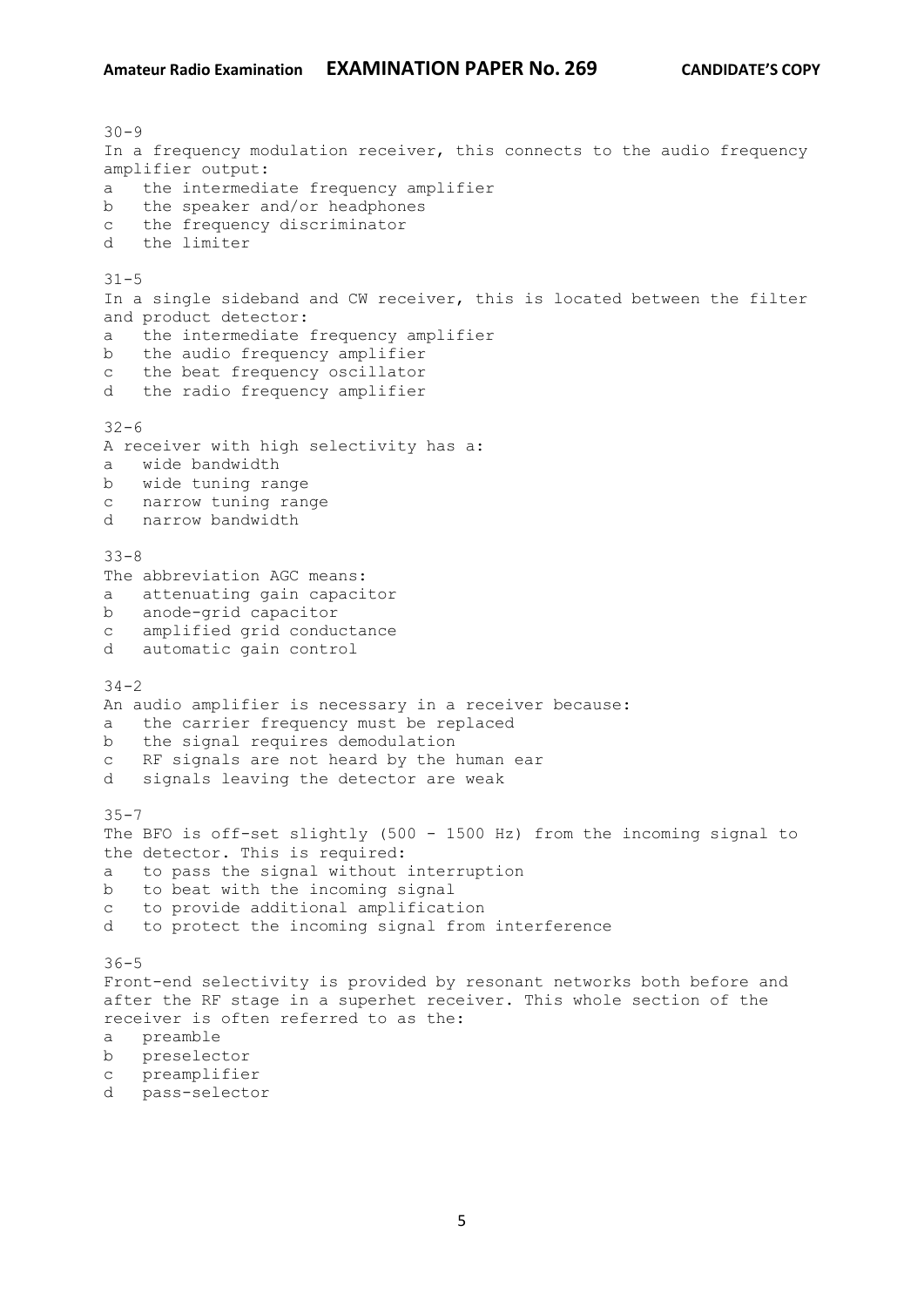$37 - 6$ In a frequency modulation transmitter, the power amplifier output is fed to the: a frequency multiplier b microphone c antenna d modulator 38-7 In a single sideband transmitter, the output of the variable frequency oscillator is connected to the: a mixer b antenna c balanced modulator d linear amplifier  $39 - 0$ The signal from a balanced modulator consists of: a a carrier and two sidebands b a carrier and one sideband c no carrier and one sideband d no carrier and two sidebands  $40 - 9$ To minimise the radiation of one particular harmonic, one can use a: a resistor b wave trap in the transmitter output c high pass filter in the transmitter output d filter in the receiver lead  $41 - 4$ A parasitic oscillation: a is generated by parasitic elements of a Yagi beam b does not cause any radio interference c is produced in a transmitter oscillator stage d is an unwanted signal developed in a transmitter  $42 - 6$ The following should always be included as a standard protection device in any power supply: a a saturating transformer b a zener diode bridge limiter c a fuse in the filter capacitor negative lead d a fuse in the mains lead  $43 - 1$ A regulator device is used in a power supply to: a keep the output voltage at a constant value b ensure that the output voltage never exceeds a dangerous value c keep the incoming frequency constant at 50 Hz

d regulate the incoming mains voltage to a constant rms value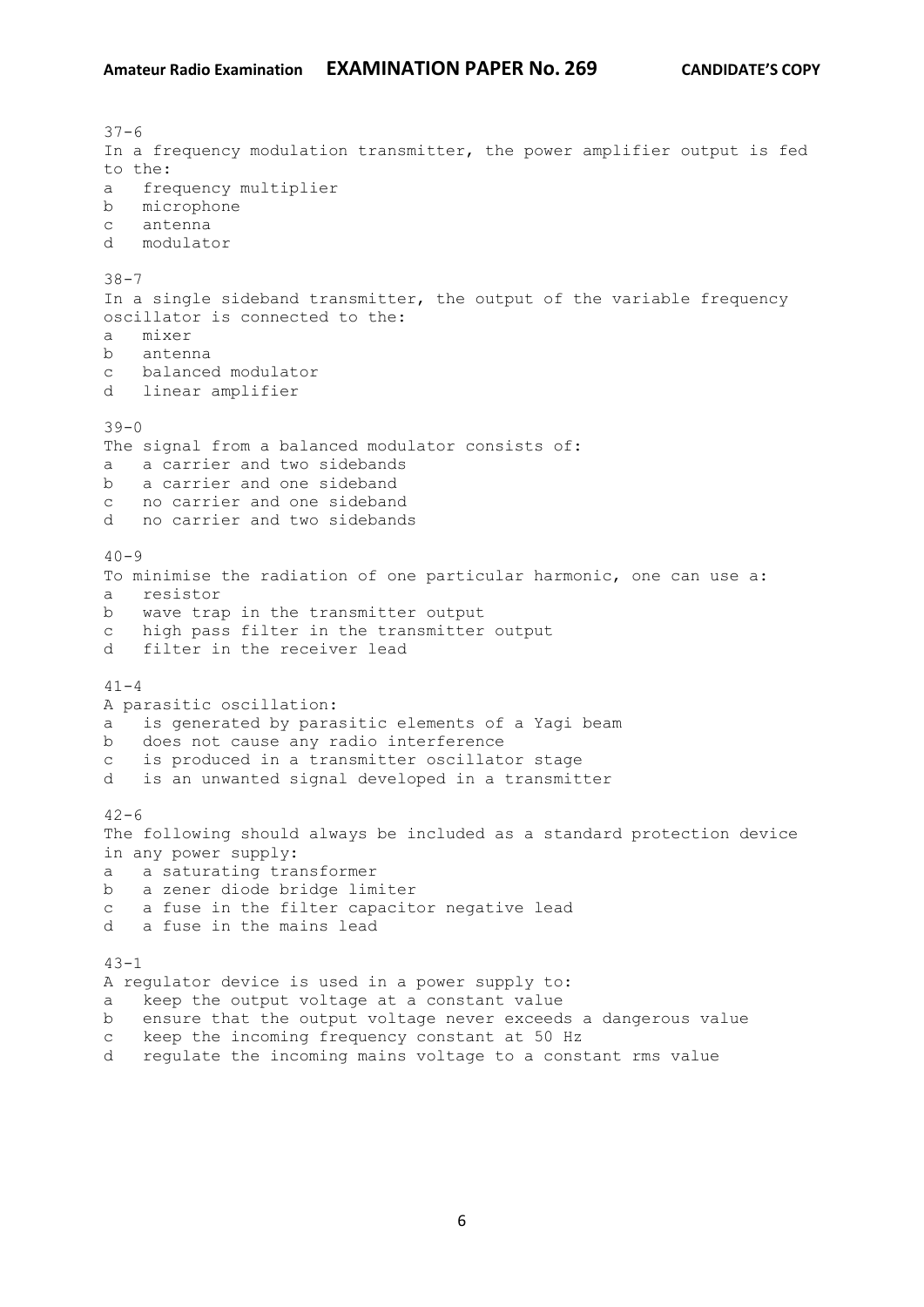$44 - 7$ When conversing via a VHF or UHF repeater, you should pause between overs for about: a 3 seconds b half a second c 30 seconds d several minutes  $45 - 2$ "Break-in keying" means: a unauthorised entry has resulted in station equipment disappearing b temporary emergency operating c key-down changes the station to transmit, key-up to receive d the other station's keying is erratic  $46 - 7$ The AGC circuit is to: a minimise the adjustments needed to the receiver gain control knobs b expand the audio gain c limit the extent of amplitude generation d amplitude limit the crystal oscillator output  $47 - 4$ The "Q" signal "what is your location?" is: a QRZ? b QTC? c QTH? d QRL?  $48 - 2$ The characteristic impedance of a 20 metre length of transmission line is 52 ohm. If 10 metres is cut off, the impedance will be: a 13 ohm b 26 ohm c 52 ohm d 39 ohm  $49 - 7$ The velocity factor of a coaxial cable with solid polythene dielectric is about: a 0.66 b 0.1 c 0.8 d 1.0 50-5 The physical length of an antenna can be shortened but the electrical length maintained, if one of the following items is added at an appropriate point in the antenna: a an inductor b a capacitor c an insulator d a resistor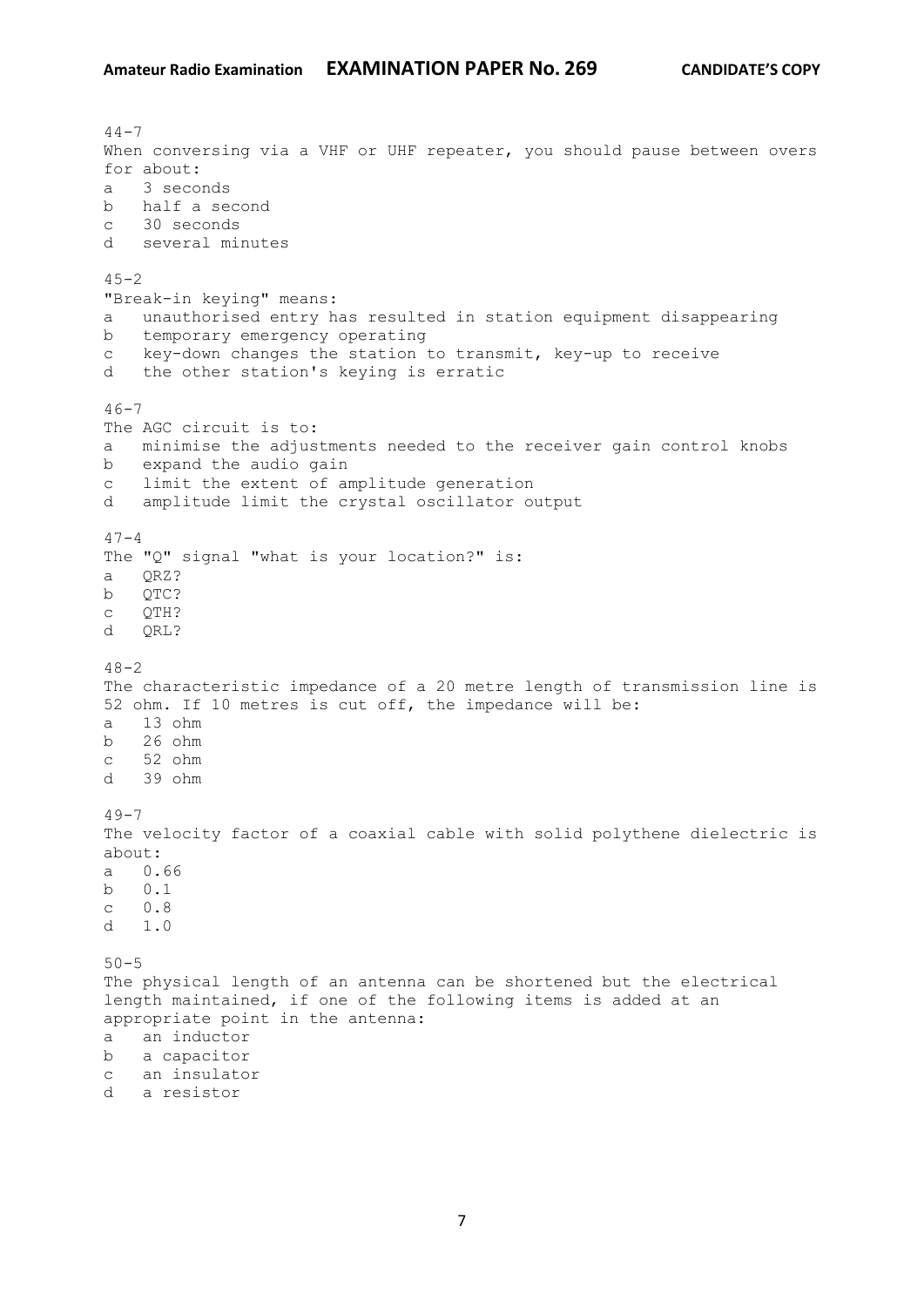51-6 The effect of adding a series inductance to an antenna is to: a increase the resonant frequency b have no change on the resonant frequency c have little effect d decrease the resonant frequency  $52 - 3$ The resonant frequency of an antenna may be increased by: a lengthening the radiating element b shortening the radiating element c increasing the height of the radiating element d lowering the radiating element 53-9 On VHF and UHF bands, polarisation of the receiving antenna is important in relation to the transmitting antenna, but on HF it is relatively unimportant because: a the ground wave and the sky wave continually shift the polarisation b the ionosphere can change the polarisation of the signal from moment to moment c anomalies in the earth's magnetic field profoundly affect HF polarisation d improved selectivity in HF receivers makes changes in polarisation redundant 54-2 The highest frequency that will be reflected back to the earth at any given time is known as the: a UHF b OWF c MUF d LUF 55-1 The layer of the ionosphere mainly responsible for long distance communication is: a C b F c D d E 56-5 The ionosphere: a is formed from layers of ionised gases around the earth b is a magnetised belt around the earth c consists of magnetised particles around the earth d is a spherical belt of solar radiation around the earth  $57 - 4$ If broadband noise interference varies when it rains, the most likely cause could be from: a underground power cables b car ignitions c outside overhead power lines d your antenna connection